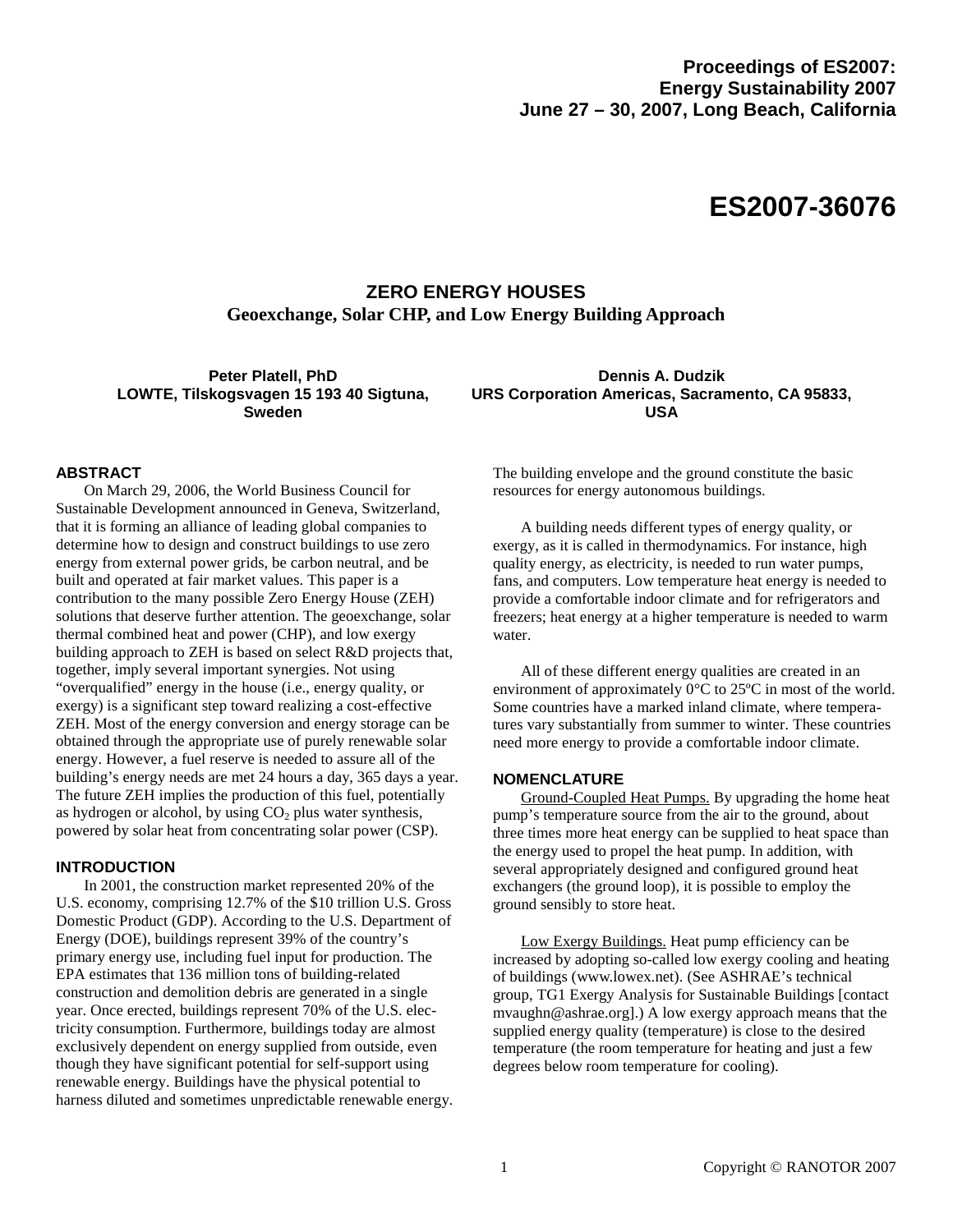The LOWTE ZEH. Besides the low temperature energy need, there is a need for high quality (high exergy) energy as electricity for electric motors, computers and lighting. The LOWTE ZEH, also known as an Energy Autonomous Building (EAB), generates its own electricity using CHP. Modern, high performance small-scale solar thermal steam engine systems offer all of the desired qualities that local CHP demands. An innovative steam buffer provides short-term energy storage.

#### **GEOEXCHANGE**

The average temperature in the ground is relatively close to the desired indoor temperature  $(+20^{\circ}\text{C})$  in all of the populated areas of the world. By upgrading the temperature source from the ground to the HVAC system temperature with a heat pump, about three times more heat energy can be supplied to heat space than is used to propel the heat pump. However, when the electricity is generated with an average efficiency of about 30% in the large centralized power plant, it is not sufficiently energy efficient.

A new design for ground heat exchangers (the ground loop) [1] is illustrated on Figure 1. It is possible to exploit the ground more efficiently with this TIL-pipe design. Figure 1 illustrates a typical vertical temperature gradient.



**Figure 1. Ground Energy Storage, in the Ground, with Vertical Temperature Gradient** 

Compared to conventional ground couple heat pumps, this form of ground energy storage provides several advantages [2]:

- Higher performance per meter (W/m);
- Lower heat losses:
- Lower supply temperature during summer seasons;
- Lower pressure drops; and
- Small footprint.

With the ground heat exchangers using TIL-pipe, it is possible to create energy storage rather than considering the ground as a heat source or heat sink. The Coefficient of

Performance (COP) can be increased by a factor of two or more with appropriately designed energy storage [2]. The cool end supplies cooling during summer, and the warm end supplies heat to the heat pump during winter.

#### **LOW EXERGY BUILDINGS FOR SPACE CONDITIONING**

Heat pump efficiency can be further increased by adopting low exergy cooling and heating of the buildings (www.lowex.net). With the low exergy approach, the supplied energy quality (temperature) is very close to the desired temperature (room temperature). During winter, a supply temperature only a few degrees above the desired room temperature is needed. In a double-slot low exergy building (illustrated in Figure 2), the outer slot return temperature is considerably below room temperature. During winter, the "cool" is harvested and fed into the water ground loop. During summer, the supply temperature is only a few degrees below the desired room temperature, and the return temperature is considerably higher than room temperature. That is, the building envelope acts as a cooling panel while also acting as a low-temperature solar collector.



**Figure 2. ZEH Winter Time and Summer Time** 

Figure 2 illustrates a house in which the low exergy approach has been emphasized. This low exergy building needs only a small amount of high exergy energy for pumps to circulate the water in the ground heat exchangers and for fans for the double slot-building envelope. A significant temperature difference between the supply and return flow means low pump power consumption. There is hardly any need for additional energy to maintain a comfortable indoor climate, which includes dehumidification in most of the world.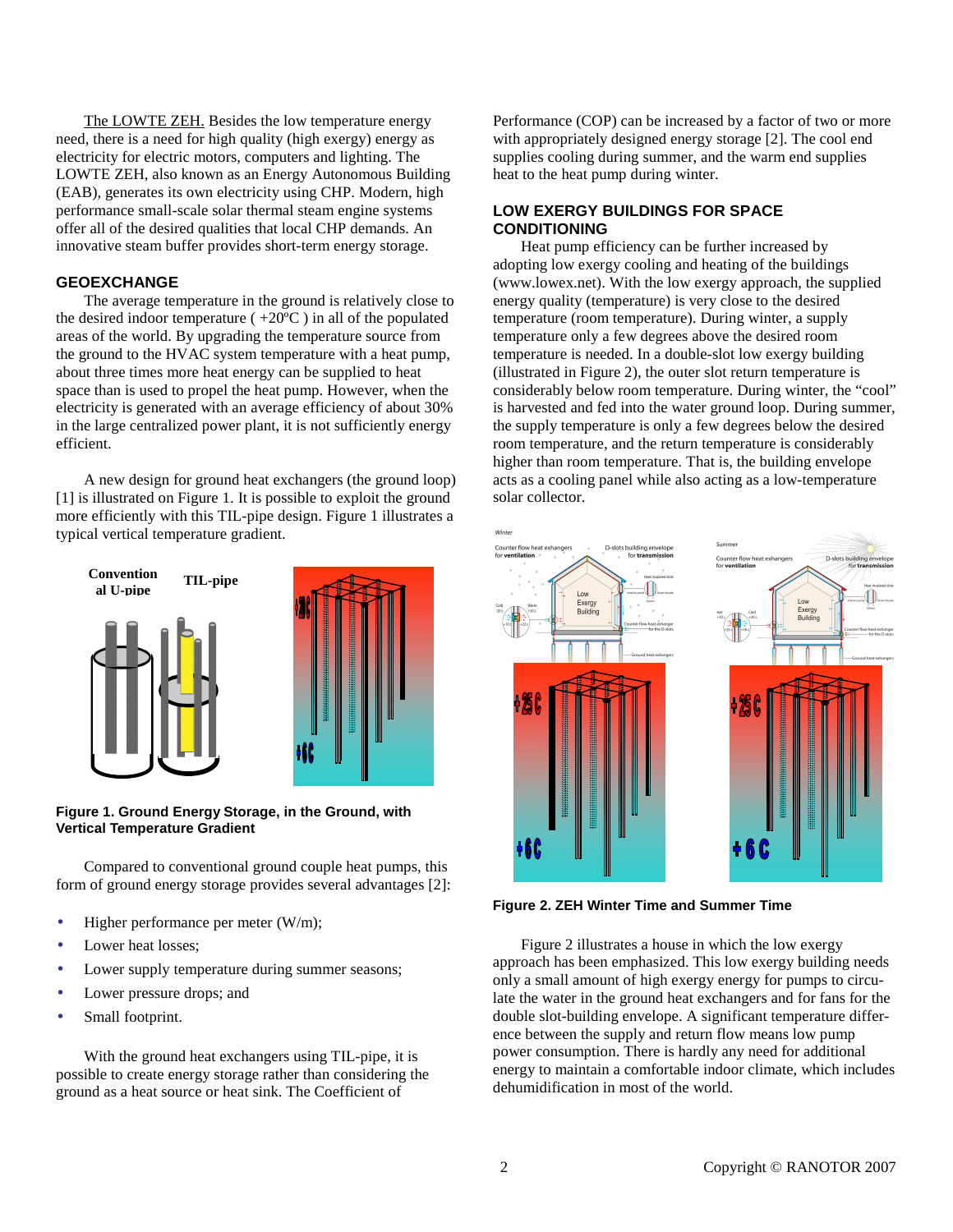With low exergy buildings, as illustrated on Figure 1, it is possible to exchange surplus heat (solar energy) in the building to ground (space cooling) and from the ground (space heating). Almost no energy is needed, other than for pumps and fans. The pumps and fans in the ground loop and in the building (HVAC) operate with high ∆T between supply temperature and return temperature [3] and hence with low mass flow and low pressure drop.

#### **HOT WATER, REFRIGERATORS, AND ELECTRICITY**

Besides energy for space conditioning, higher temperatures are needed to warm water. With the ground energy storage shown on Figure 1, the heat sources (15 to  $25^{\circ}$ C) in the ground will mean high COP for a heat pump producing warm water. Lower temperatures for refrigeration and deep freezing could be obtained with a high COP because there is a heat sink with low temperatures in the ground; hence, only low temperature lift is needed for cooling processes.

In addition to the low temperature energy needs cited, high quality energy (exergy) as electricity is needed for electric motors, computers, and bulbs.

The ZEH energy autonomous building generates its own electricity when CHP is employed. Several important issues have to be addressed to achieve attractive local on-site CHP. The CHP has to be able to provide electricity and heat independently because the needs for electricity and heat do not always coincide. Furthermore, the CHP must have the very best efficiency at part load, rather than at full load. With a local CHP, the average power need is very small, compared to the potential required peak power. Peak power requirements are about 10 times higher than average power requirements.

Today, micro gas turbines, and the internal combustion engine (ICE), are the most common types of technology for implementing small-scale, local, on-site power. As a future power source, the fuel cell is highlighted. However, modern high performance, small-scale steam engine systems seem the best option for obtaining all of the desired qualities that local CHP demands.

First, external combustion at a fairly low temperature allows for the possibility of using any local fuel. A steam engine could be adapted, with different types of burners, for local, available, primary energy resources as bio-fuel.

Furthermore, a steam engine system can use solar energy when it is available. Today, only large-scale solar thermal power exists. But this technology could be downsized by integrating a concentrator (parabolic trough) into the building envelope. When the sun is failing, the steam engine is powered with locally available fuel. In summer, when space heating is not needed but there is still a need for electricity generation, the ground will act as a heat sink, storing surplus heat until winter.

This allows for good matching between electricity and heat requirements during the whole year, and it entails a low capital cost.

#### **SOLAR-POWERED CO2 RANKINE-CYCLE**

Solar energy can be harvested in several ways. When it comes to generating electricity, the most well-know technology is photovoltaic (PV). Another approach is solar thermal power involving the evaporation of water that is expanding, for example, in a turbine. Other working fluids such as organic Rankine cycle (ORC) also can be employed because they can make use of a lower temperature, which in turn involves simpler and cheaper solar collectors. These non-environmentally friendly working media are unfavourable.

Compared with the traditionally used working fluids in ORC,  $CO<sub>2</sub>$  is an environmentally friendly natural working fluid that offers many advantages. It has no ozone-depleting potential (ODP) and negligible global warming potential  $(GWP=1)$ . Furthermore, it is inexpensive, non-explosive, non-flammable, and abundant in nature. Given its low critical temperature (7.38 MPa, 31.1 °C), a  $CO_2$  power cycle works as a transcritical cycle. This means that the heat is transferred to the working fluid in a supercritical region, which avoids the two-phase flow instability that occurs in the absorption tubes when direct steam generation is used. If water is going to operate with supercritical pressure, a pressure above 22 MPA has to be used, which cause stress challenges.

Comprehensive studies of transcritical  $CO<sub>2</sub>$  power cycles have been performed [4,5]. Given the advantages of  $CO<sub>2</sub>$ , it has been selected for the ZEH. Figure 3 illustrates the transcritical  $CO<sub>2</sub>$  power cycle on a temperature and entropy graph.



## **Figure 3. Transcritical CO2 Power Cycle**

# **HIGH-TEMPERATURE ENERGY STORAGE**

The new type of ground energy storage illustrated in Figure 1 offers an inexpensive way to store low-grade heat for space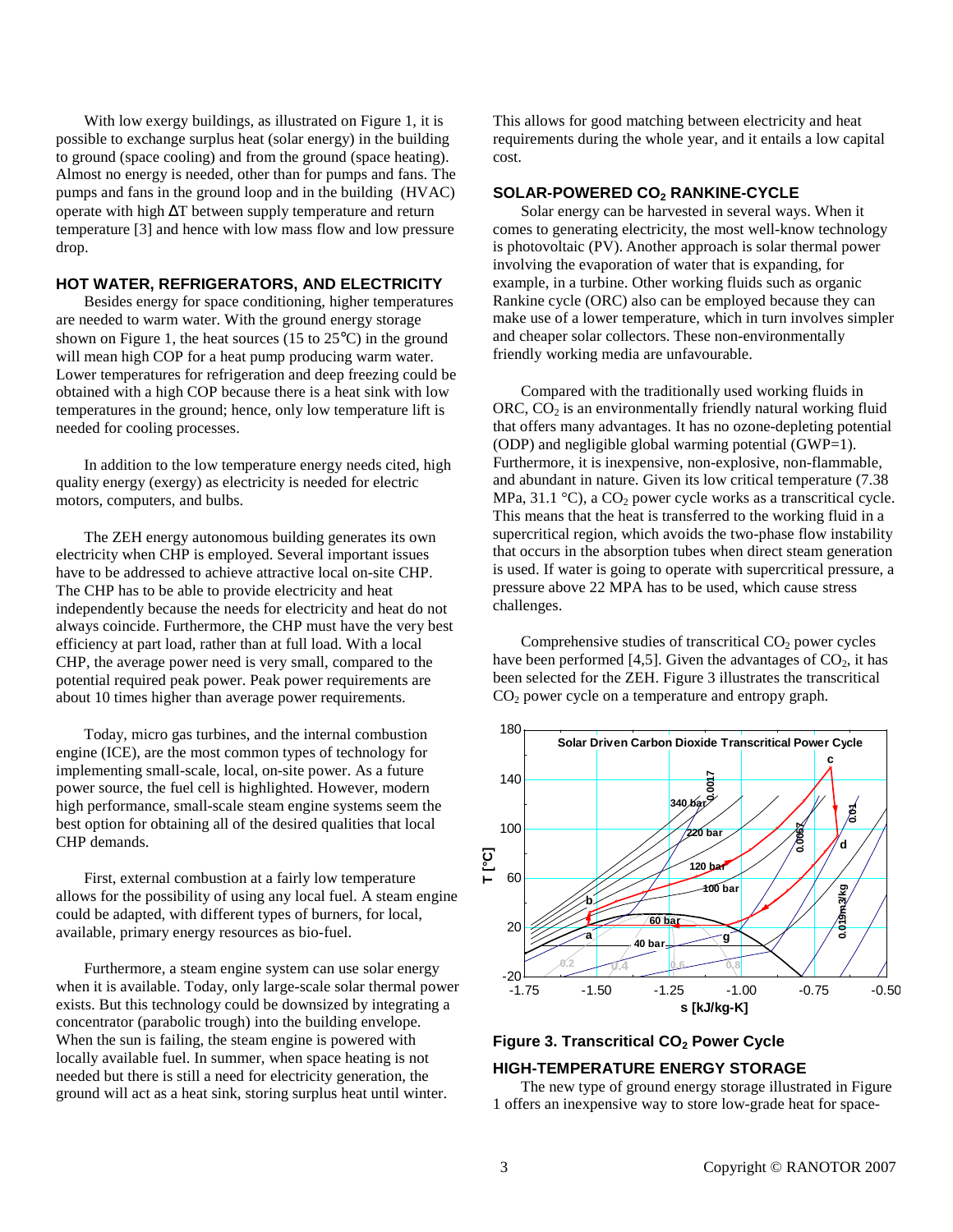conditioning. However, to obtain needed high quality energy storage [6,7], favourable characteristics are required in regard to the following:

- Energy quality;
- Degradation of energy quality during the discharge process;
- Degradation of energy quality during the storage process;
- Energy density (kWh/kg and per volume);
- Power density (kWh/kg and per volume);
- Life cycle (low degradation due to cycling); and
- Calendar life (low degradation due to aging).

In general, electric batteries have several drawbacks relative to these qualities.

When the ZEH is using a Rankine cycle for CHP, a thermal energy storage "steam buffer" is proposed for short-term, hightemperature, energy storage [8]. The steam buffer offers high temperature heat storage through the use of a porous ceramic, metal foam, or micro channel material. The steam buffer is charged by feeding  $CO<sub>2</sub>$  steam through it; the heat is dissipated into the storage material, where it is stored as sensible heat. The very small amounts of high temperature and pressurized steam in the steam buffer imply no hazard, even if a breakdown should occur. (This system should not be associated with the old, socalled steam accumulator, which was dangerous when something went wrong.)

The steam buffer is a generative heat exchanger that offers the high utilization of the material (i.e., the steam buffer is an efficient regenerative heat exchanger with high energy density and a very high power density). When it is sensible heat that is stored, the energy density depends on the stored temperature. At 600°C the heat energy density is approximately 150 Wh/kg heat.

When the energy density is not critical, impressing the power density is more attractive. Computer simulations indicate that power density can be as high as 10 kW/kg, or even higher. That means a high capability to absorb intermittent renewable energy and to offer prompt provision of power, when needed.

#### **MEU–MULTI ENERGY UNIT**

The ZEH concept described involves heat pump mechanical refrigeration and a combined heat and power unit. All of these functions are implemented using the same components: highpressure counter-flow heat exchangers and compressors/ expanders.

Figure 4 shows two units that are implemented by components that are virtually the same. One unit is operating as a power cycle; it provides shaft power to the other unit, which can provide cooling and hot water temperatures. If the sun is shining, the CSP collector, a parabolic trough, is heating the supercritical  $CO<sub>2</sub>$  to about +200 $^{\circ}$ C. CSP that operates with a higher temperature is possible, but one of the advantages with  $CO<sub>2</sub>$  is its ability to offer attractive efficiency if a low temperature heat sink is available. Figure 5 shows the efficiency of a  $CO<sub>2</sub>$ -Rankine cycle at different pressures and temperatures. The condenser temperature is set at 22°C. The ground will act as an effective heat sink, and the heat that is fed into the ground is stored, with low heat losses, until winter. If space heating is needed, the low-grade heat rejected in the condenser also can be used directly in the double slot.



# **Figure 4. MEU–Multi Energy Units**

As shown on Figure 5, the efficiency is about the same as a PV (15%) at 200°C admission temperature to the expander. However, these efficiency numbers are valid for a  $CO<sub>2</sub>$  Rankine cycle system, where the steam exhaust temperature after the expansion (about  $+60^{\circ}$ C) is used for hot water. If an external heat exchanger that makes use of the exhaust steam is integrated to preheat the supercritical  $CO<sub>2</sub>$  (a regenerative cycle),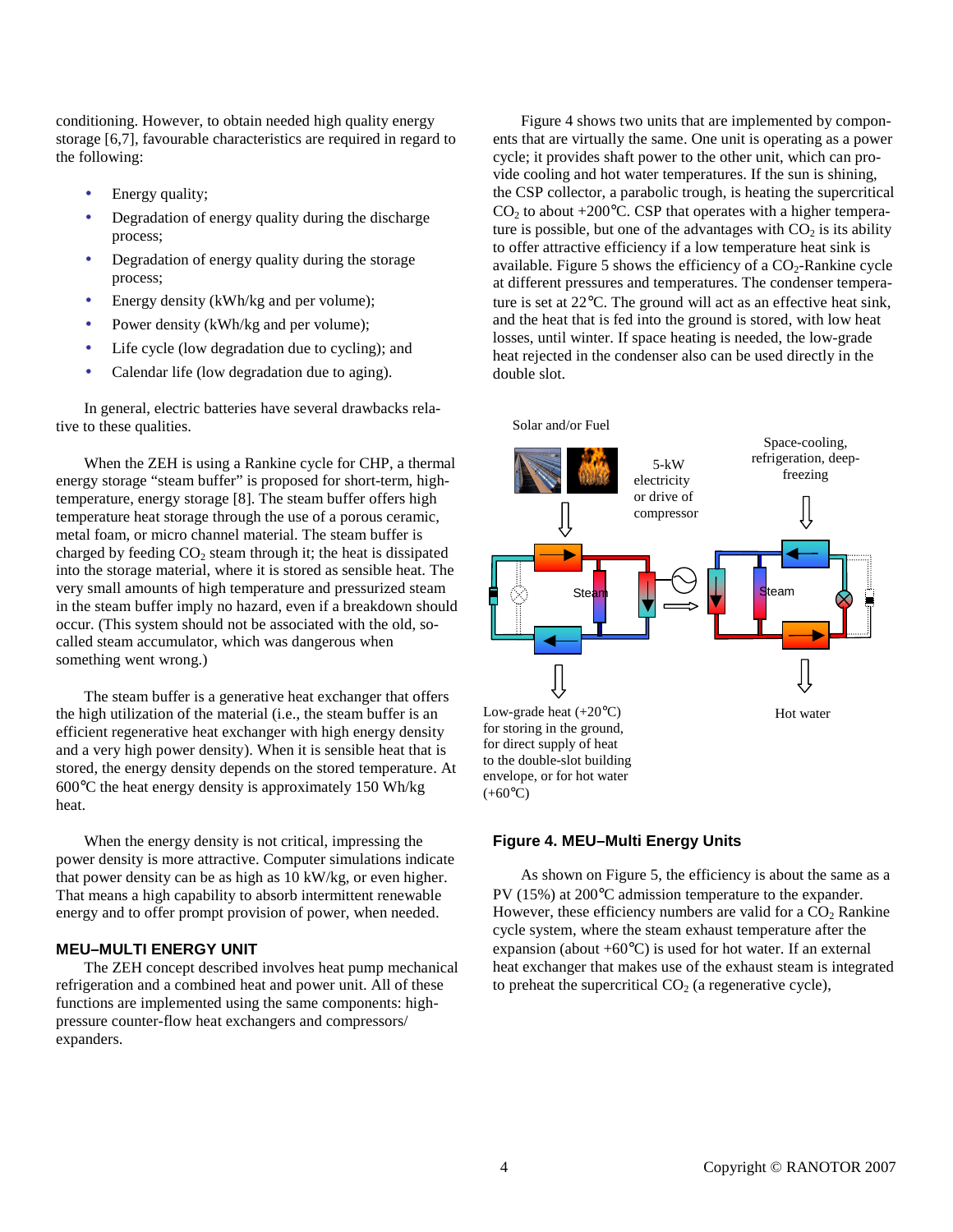

## **Figure 5. Efficiency (Electric) Without Internal Heat Exchanger**

efficiency can be considerably higher. Figure 6 illustrates the efficiency (electric) for the  $CO<sub>2</sub>$  Rankine cycle system equipped with external heat exchangers with counter-flow characteristics. The efficiency is slightly higher at a low-admission temperature, but at a higher temperature the efficiency is considerably higher with an internal heat exchanger. Hence, an effective regenerative power cycle is implemented. When a fuel is burned, it is typical to obtain a 400°C to 500°C admission temperature; thus, an efficiency of 25% is possible. This is on the same order of magnitude as most other micro power technologies.



**Exchanger** 

## **CONCLUSION**

By being exergy aware, it is possible to reduce total building electricity demands and to match various temperature profiles to obtain significant overall energy efficiency improvements.

The described ZEH concept is based on different R&D projects carried out over several years and brought together to form a cost-effective ZEH. Some stumbling blocks will have to be overcome before a commercial product is available. Most crucial is the implementation of an oil-free,  $CO<sub>2</sub>$  Rankine cycle expander/compressor. In addition, the valve and control technology must be further developed.

Supercritical  $CO<sub>2</sub>$  acts as a strong detergent and will wash away oil and similar lubricants. Oil, as a lubricant, is not a good choice when the unit is operating as an expander fueled by combustion gases at a high temperature. Oil degradation is a factor at possible combustion temperatures of 450°C.

The ZEH employing the  $CO<sub>2</sub>$  Rankine cycle is expected to offer attractive cost benefits. Similar mass-produced automotive air conditioning units are likely to emerge in that market in the near future. It is too early to draw final conclusions about the total system economics, but when several of the new component costs offset the cost of conventional components, there is a potential to offer an attractive payback period to the end user.

#### **ACKNOWLEDGMENTS**

Many thanks to Licentiate Yang Chen at KTH who performed the efficiency simulation of the  $CO<sub>2</sub>$  Rankine cycle.

#### **REFERENCES**

- 1. Platell, P., 2006. Developing Work on Ground Heat Exchangers, ECOSTOCK 2006 Thermal Energy Storage, New Jersey.
- 2. Platell, O., 1988. Low Temperature Energy, Statens Energiverk (Swedish National Energy Department). Report No. 656052-1.
- 3. Platell, P., D Schmidt, G Jóhannesson, 2002. Geoexchange & Low Exergy Buildings. IndoorAir, Monterey.
- 4. Y. Chen, P. Lundqvist, P Platell, 2005. Theoretical Research of Carbon Dioxide Power Cycle Applications in Automobile Industry to Reduce Vehicle's Fuel Consumption, *Applied Thermal Engineering, 25*.
- 5. Chen, Y., 2006. Novel Cycles Using Carbon Dioxide as Working Fluid. Licentiate Thesis, Energy Technology, KTH, Sweden.
- 6. Baxter, R., Director at Pearl Street, Inc., Energy Storage, The Sixth Dimension of the Electricity Value Chain.